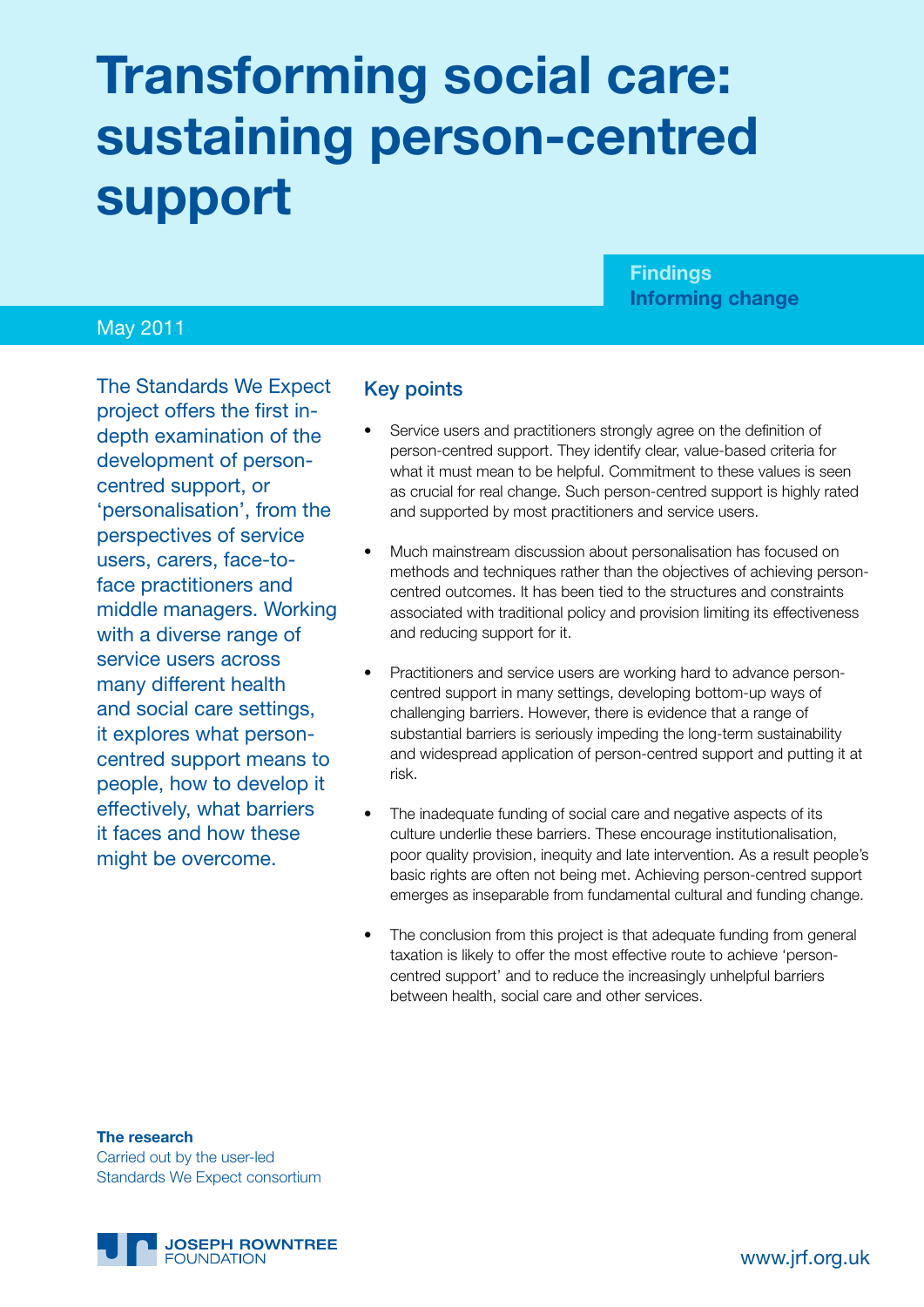## **Background**

There is now widespread acceptance among service users, policy-makers, politicians and practitioners that existing social care policy, practice and funding are inadequate and untenable, particularly if they are to meet increasing needs predicted through major demographic and social change and medical innovation. Social care policy and funding are both currently under review.

## What person-centred support means to people

'It's not another job, it's *the* job. Person-centred support is not another thing that you have got to do, it is *what* you have got to do.' (Practitioner)

A consensus definition of person-centred support emerges from the project, one that is consistent with ideas of 'person-centred planning' and 'independent living'. Both of these are concerned with putting in place the support people need to live their lives on as equal terms as possible with non-service users, rather than seeing service users as needing 'care' because of perceived deficits and pathologies.

Participants' definition of person-centred support is strongly based on values rather than techniques or procedures. Key components cited are:

- putting the person at the centre, rather than fitting them into services:
- treating service users as individuals;
- ensuring choice and control for service users;
- setting goals with them for support:
- emphasising the importance of the relationship between service users and practitioners;
- listening to service users and acting on what they say;
- providing up to date, accessible information about appropriate services:
- flexibility; and
- a positive approach, which highlights what service users might be able to do, not what they cannot do.

## Barriers in the way of person-centred support

#### 'You're going to the supermarket to do your shopping and it's something that everyone in the world does and you have to do a risk assessment on it!' (Practitioner)

Participants highlighted a range of major barriers which undermine person-centred support and restrict their rights. Not only does each of these create its own obstacles inhibiting such an approach, but combined they magnify such difficulties. Key barriers identified include:

- The lack of a well-supported, skilled and well-trained workforce and low levels of staffing. Generally, poor terms and conditions were associated with low retention and high turnover rates, offering little prospect of ensuring an adequate workforce to match predictions of greatly increasing demand.
- Increasing reliance being placed on family members as 'informal carers'. Without sufficient support for carers themselves or help for them to facilitate service users' independence, this provides an inadequate and inappropriate basis for meeting increased future need.
- The lives of many long-term and residential service users are restricted by continuing institutionalisation. This disempowers them, undermines their confidence, limits their potential and prevents them gaining the skills to live fuller, more equal lives.
- Organisational barriers to person-centred support. These operate at all levels. Participants cite increased bureaucratisation, tightening administrative controls, inflexible organisations, crude target setting and an emphasis on 'negative risk', often framed in terms of health and safety requirements.
- Social care practice. Participants saw this as following from a disempowering service culture that is still often paternalistic and inflexible – 'making unhelpful assumptions about what service users can and can't do,' as one said – and restricting the crucial relationship between them and practitioners.
- Service users' restricted access to mainstream policies and services, keeping them within social care services and undermining the holistic approach of person-centred support to live on as equal and inclusive terms as possible. Three particular areas mentioned were: travel and transport, education and continuing disability discrimination. People living in rural areas and from black and minority ethnic communities face additional barriers.
- Some barriers relate to service users' circumstances and experience. Many lack the support they need to be able to access and take advantage of person-centred support. There is a lack of capacity-building through ensuring accessible information, advice, guidance and advocacy.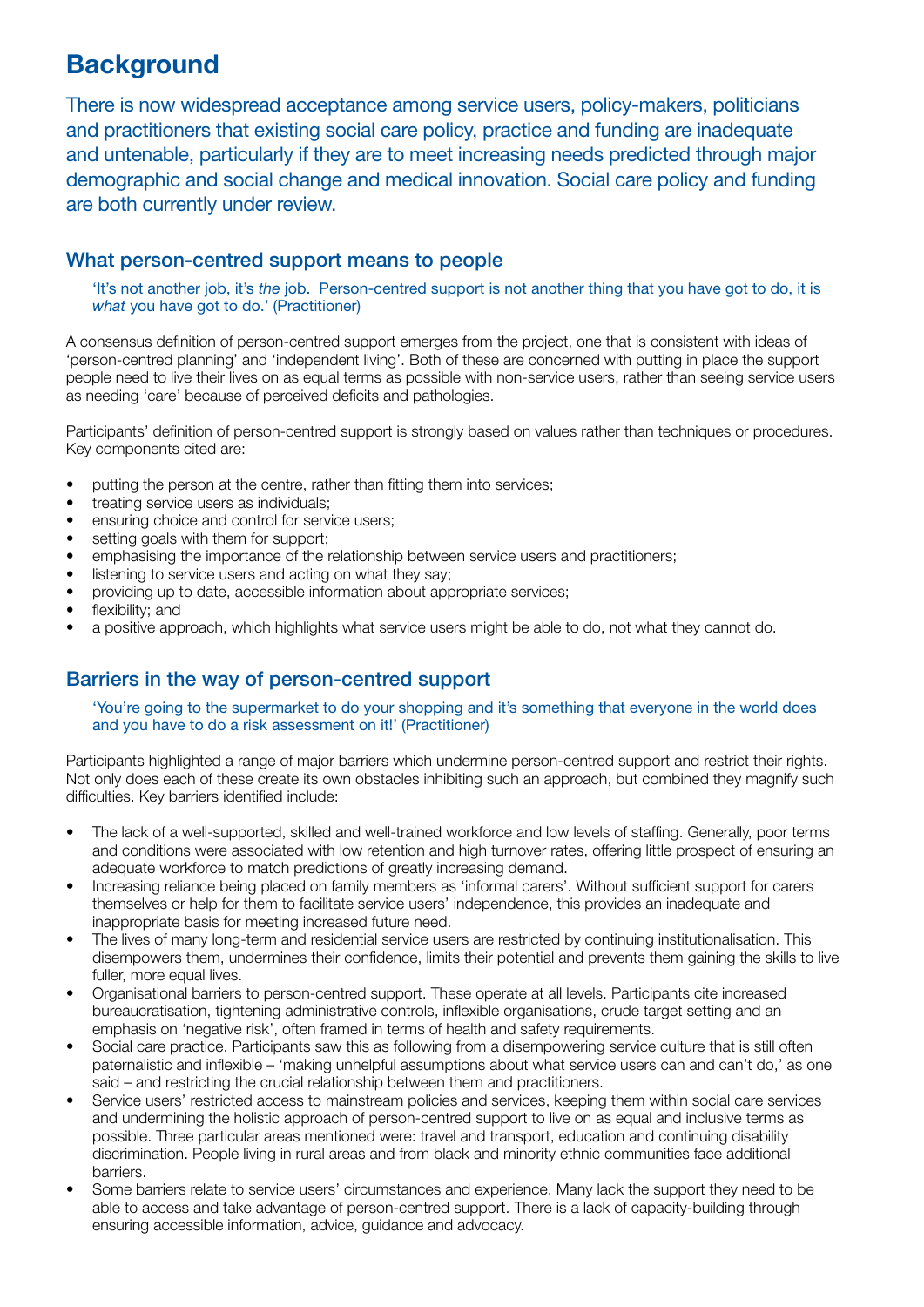## Overcoming barriers

#### 'It pushes you into being very creative as a worker – as long as your creative ideas are … more costeffective than other things.' (Practitioner)

Much is being done in local services to deal with these barriers. Some services, linking with users and carers, are working hard to overcome them. For example:

- supporting workers by demonstrating they are valued, providing good supervision, support and training and improving service user/staff ratios;
- supporting carers through increasing their involvement, providing information and offering opportunities for them to come together as well as developing advocacy and support for service users;
- • supporting people in residential and segregated services to do things for themselves, seeing them as individuals, exploring their preferences for the future, encouraging them to learn from people already living more independently, working to involve them in change, providing training and capacity-building for both staff and service users and offering opportunities for service users to get together to increase their say and confidence;
- developing 'softer' more sensitive targets and measures consistent with independent living and person-centred support, exploring and prioritising 'positive' risk-taking and challenging assumptions of people's dependence and vulnerability;
- • building relationships between service users and practitioners, supporting one-to-one working and adopting a flexible approach to practice, which matches with each person's unique needs and the rights they share with others;
- • prioritising continuity, good communication and listening skills as key components for person-centred practice and supporting communication with people who communicate differently, both to ensure their inclusion and the development of relationships with practitioners;
- supporting service users to make informed choices, providing opportunities for capacity-building and offering assistance to negotiate mainstream and support services, through providing information, advocacy, service brokerage and direct payments/individual budget support schemes;
- recognising the importance of person-centred support schemes which address people's access to mainstream policies and services, particularly in relation to cultural and ethnic differences.

## Continuing barriers to person-centred support

#### 'All it is, is cutbacks, cutbacks or no money available.' (Service user)

However, the efforts on the ground to challenge barriers are not enough to enable person-centred support to become the norm for all service users. Barriers seem to be rooted in two major and inter-related problems: chronic inadequacy of social care funding and the continued existence of a social care culture at odds with person-centred support. This problematic culture is reflected in continuing institutionalisation, control, paternalism and inflexibility in services and reliance on a 'deficit' model rather than on the philosophy of independent living as the basis for providing support. Funding problems also lie at the heart of workforce inadequacies, over-reliance on unpaid carers, insufficient and inaccessible mainstream services and lack of suitable advocacy, advice and information services.

A series of additional problems created by inadequate funding emerged, including:

- rationing, restricting access to and undermining equity in support;
- uncertainty about future funding, resulting in short-termism in policy and provision;
- funding being used as an excuse for not making change;
- over-reliance on one-off projects and initiatives;
- discouraging early intervention and prevention;
- restricting the range of support available;
- requiring people to pay for social care and charging for support which perpetuates inequities, restricts access, undermines prevention and encourages institutionalisation;
- undermining service users' independence.

## **Conclusion**

#### *Making person-centred support sustainable*

Present efforts to move to person-centred support are being undermined by social care's funding problems. It is difficult to see from this project how person-centred support can be rolled out and achieved for all on a sustainable basis for the future, without social care being securely and adequately funded. The conclusion from the findings from this project is that funding through general taxation is likely to be the most viable and effective way of achieving this. The unification of NHS and social care funding arrangements is also likely to help overcome arbitrary and unhelpful divisions between the two.

#### *The importance of involvement*

'They just come in and announce a change and there's not been any consultation on it and it's just introduced.'(Service user)